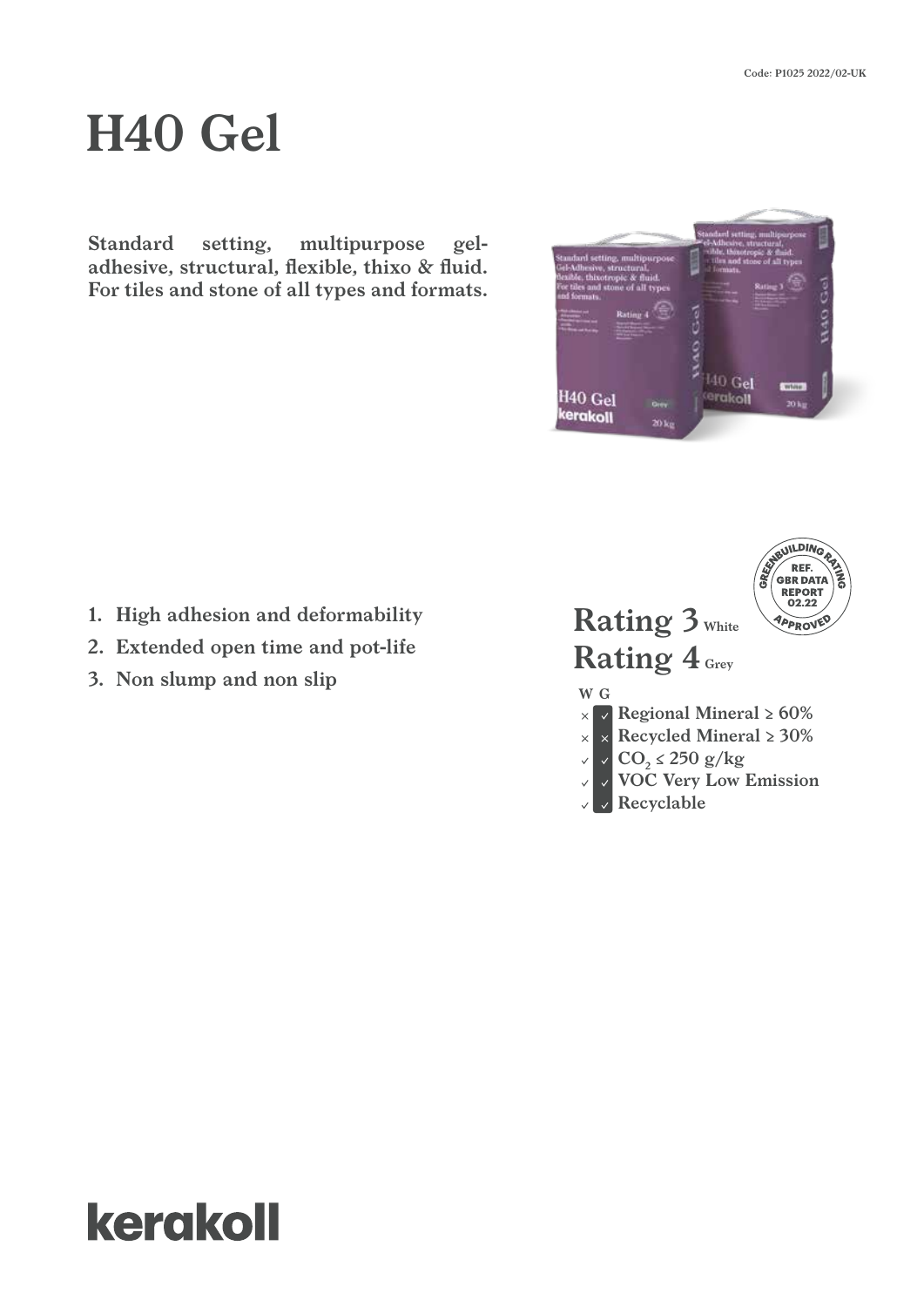#### **Areas of application**

- **Intended use:**
	- **Substrates:**
	- **- existing tiles**
	- **- waterproofing products**
	- **- heating systems**
	- **- cement-based screeds**
	- **- asphalt screeds**
	- **- concrete substrates**
	- **- plasterboard**
	- **- fibro-cement slabs**
	- **- gypsum and anhydrite**
	- **- brick/blockwork**
	- **- lime and cement-based plasters/renders**
	- **- thermal insulation panelling systems**
	- **- insulating panels**
	- **- impact noise insulation sheets**
	- **- timber metal PVC**
	- **Materials:**
	- **- porcelain tiles**
	- **- laminated stoneware**
	- **- low thickness slabs**
	- **- ceramic tiles**
- **- large size**
- **- 300x150 cm slabs**
- **- marble natural stone**
- **- recomposed materials**
- **- glass mosaics**
- **- glass tiles**
- **- thermal and acoustic insulation**
- **- terracotta klinker**
- **Uses:**
- **- adhesive and finishing**
- **- floors and walls**
- **- for internal and external use**
- **- overlaying**
- **- terraces and balconies**
- **- facades**
- **- swimming pools and fountains**
- **- saunas and spa**
- **- domestic**
- **- commercial**
- **- industrial**
- **- street furniture**

#### **Instructions for use**

**Preparation of the substrate**

**Substrates must comply with BS 5385, parts 1-5, be level, cured, undamaged, compact, rigid, dry and free from any debonding agents. It is good practice to dampen highly absorbent concrete substrates or apply a coat of Primer A Eco. Anhydrite substrates must have a residual humidity ≤ 0,5 CM-%. Cement-based screeds must have a residual humidity ≤ 2 CM-%. Anchored substrates must comply with BS 8204 and anhydrite with underfloor heating must have a residual humidity ≤ 0,3 CM-%.**

**Preparation Mixing water (EN 12004-26):** Grey  $\approx 23\% - 29\%$  by weight White  $\approx 26\% - 33\%$  by weight **Mixing water on-site For low thickness laying and full wettability: Grey ≈ 5.7 l/1 bag** White  $\approx 6.61 / 1$  bag **on walls, for high and low thickness laying:** Grey  $\approx 4.51/1$  bag White  $\approx 5.11 / 1$  bag

**The amount of water to be added, indicated on the packaging, is an approximate guide. It is possible to obtain mixtures with consistency of variable thixotropy according to the application to be made. Application**

**To guarantee structural adhesion it is necessary to apply a layer of adhesive sufficient to cover the entire back of the coating material. Large, rectangular sizes with sides > 60 cm and low thickness sheets may require adhesive to be applied directly to the back of the material. Check samples to make sure the adhesive has been transferred to the back of the material. Create elastic expansion joints:**

**- ≈ 10 m2 in external applications (approx. 3x3 m) - ≈ 40 m² in internal applications (8x5 m) with underfloor heating**

**- ≈ 100 m² in internal applications (10x10 m) without underfloor heating**

**- every 8 metres in long, narrow applications. Respect all structural, fractionizing and perimeter joints present in the substrates.**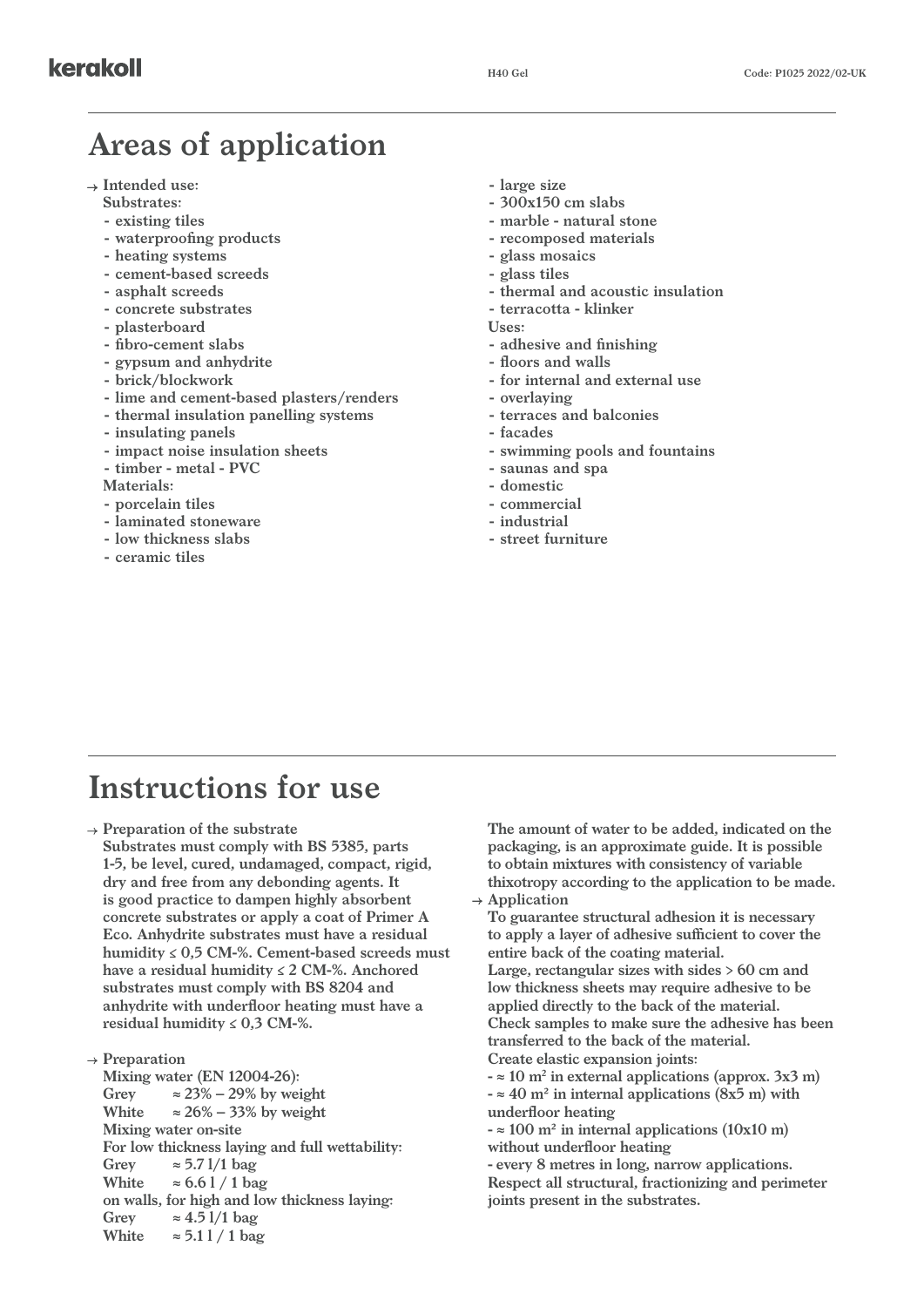### **Special notes**

**Pre-treatment of special substrates Timber (internal use only): Keragrip Eco Metal (internal use only): Keragrip Eco Asphalt/bitumen screed (internal use only): Keragrip Eco**

**Gypsum and anhydrite (internal use only): Primer A Eco**

**PVC (internal use only): Keragrip Eco As treating special substrates is difficult to classify in a standard manner, it is always advisable to contact Kerakoll Global Service and/or request a site inspection by a GreenBuilding Consultant. In any case it is essential to carefully read the technical data sheet on how to use the indicated primers properly.**

**Materials and special substrates Marble–natural stones and recomposed materials: materials that are known to be subject to deformation or staining due to water absorption require a quick-setting or reactive adhesive.**

**Marble and natural stone in general may have characteristics that vary even with reference to materials of the same chemical and physical nature. For this reason it is essential you consult Kerakoll Global Service to request specific indications or to carry out a test on a sample of the material.** 

**In the absence of specific indications from the manufacturer, natural stone slabs with reinforcement layers, in the form of resin coating, polymer mesh, matting, etc. or treatments (for example damp courses, etc.) applied on the laying surface must be tested in advance to ensure they are compatible with the adhesive. Check for the presence of any really consistent traces of rock dust created during cutting, and remove them if found. Waterproofing products: adherent and floating polymer sheets, liquid bitumen and tar-based sheets or membranes require application of a laying screed on top. On organic-based waterproofing products (such as RM according to EN 14891).**

#### **Special applications**

**Facades: the substrate should guarantee a**  cohesive tensile strength of  $\geq 1.0$  N/mm<sup>2</sup>. **The need to call for suitable mechanical safety anchoring must be evaluated by the designer for coverings with > 30 cm side.**

**For coverings with > 60 cm, add to the mixing water a percentage of Top Latex Eco to assess the function of the thermo-dynamic strain provided by the structure.**

**Always apply a layer of adhesive directly on the back of the material.**

#### **Certificates and marks**

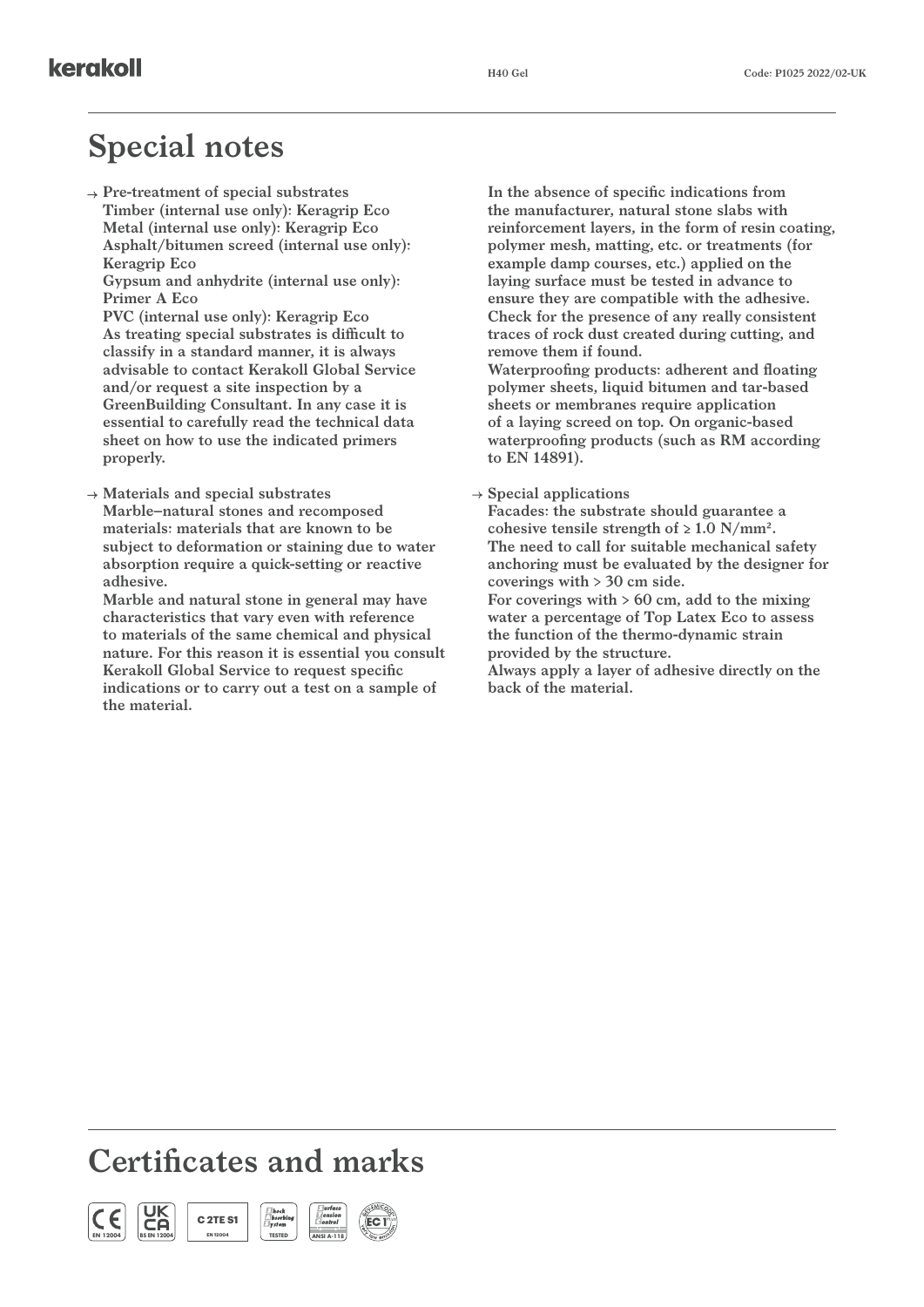| <b>Technical Data compliant with Kerakoll Quality Standard</b> |                                                                                                |            |  |
|----------------------------------------------------------------|------------------------------------------------------------------------------------------------|------------|--|
| <b>Shelf life</b>                                              | $\approx$ 12 months from production in the original sealed packaging,<br>protect from humidity |            |  |
| Pack                                                           | $20 \text{ kg}$                                                                                |            |  |
| <b>Adhesive thickness</b>                                      | from 2 to 15 mm                                                                                |            |  |
| Temperature of the air, substrates<br>and materials            | from $+5$ °C to $+35$ °C                                                                       |            |  |
| Pot life at $+23$ °C                                           |                                                                                                |            |  |
| - grey                                                         | $\approx$ 4 hrs                                                                                |            |  |
| - white                                                        | $\approx$ 4 hrs                                                                                |            |  |
| Open time at $+23$ °C (BIII tile):                             |                                                                                                |            |  |
| - grey                                                         | $\geq 60$ min.                                                                                 | EN 12004-2 |  |
| - white                                                        | $\geq 60$ min.                                                                                 | EN 12004-2 |  |
| Foot traffic/grouting of joints at $+23$ °C (BIa tile):        |                                                                                                |            |  |
| - grey                                                         | $\approx 16$ hrs                                                                               |            |  |
| - white                                                        | $\approx 16$ hrs                                                                               |            |  |
| Foot traffic/grouting of joints at $+5$ °C(BIa tile):          |                                                                                                |            |  |
| - grey                                                         | $\approx$ 42 hrs                                                                               |            |  |
| - white                                                        | $\approx$ 24 hrs                                                                               |            |  |
| Grouting in walls at $+23$ °C (BIa tile)                       |                                                                                                |            |  |
| - grey                                                         | $\approx$ 12 hrs                                                                               |            |  |
| - white                                                        | $\approx$ 12 hrs                                                                               |            |  |
| Ready for use at $+23$ °C / $+5$ °C (BIa tile)                 |                                                                                                |            |  |
| - light foot traffic                                           | $\approx 1/2$ days                                                                             |            |  |
| - heavy traffic                                                | $\approx$ 3/5 days                                                                             |            |  |
| - swimming pools (+23 °C)                                      | $\approx$ 14 days                                                                              |            |  |
| Coverage per mm thickness:                                     |                                                                                                |            |  |
| - grey (mixing ratio 26%)                                      | $\approx 1.3 \text{ kg/m}^2$                                                                   |            |  |
| - white (mixing ratio 30%)                                     | $\approx 1.2$ kg/m <sup>2</sup>                                                                |            |  |

Values taken at +23 °C, 50% R.H. and no ventilation. Data may vary depending on specific conditions at the building site, i.e.temperature, ventilation and absorbency level of the substrate and of the materials laid.